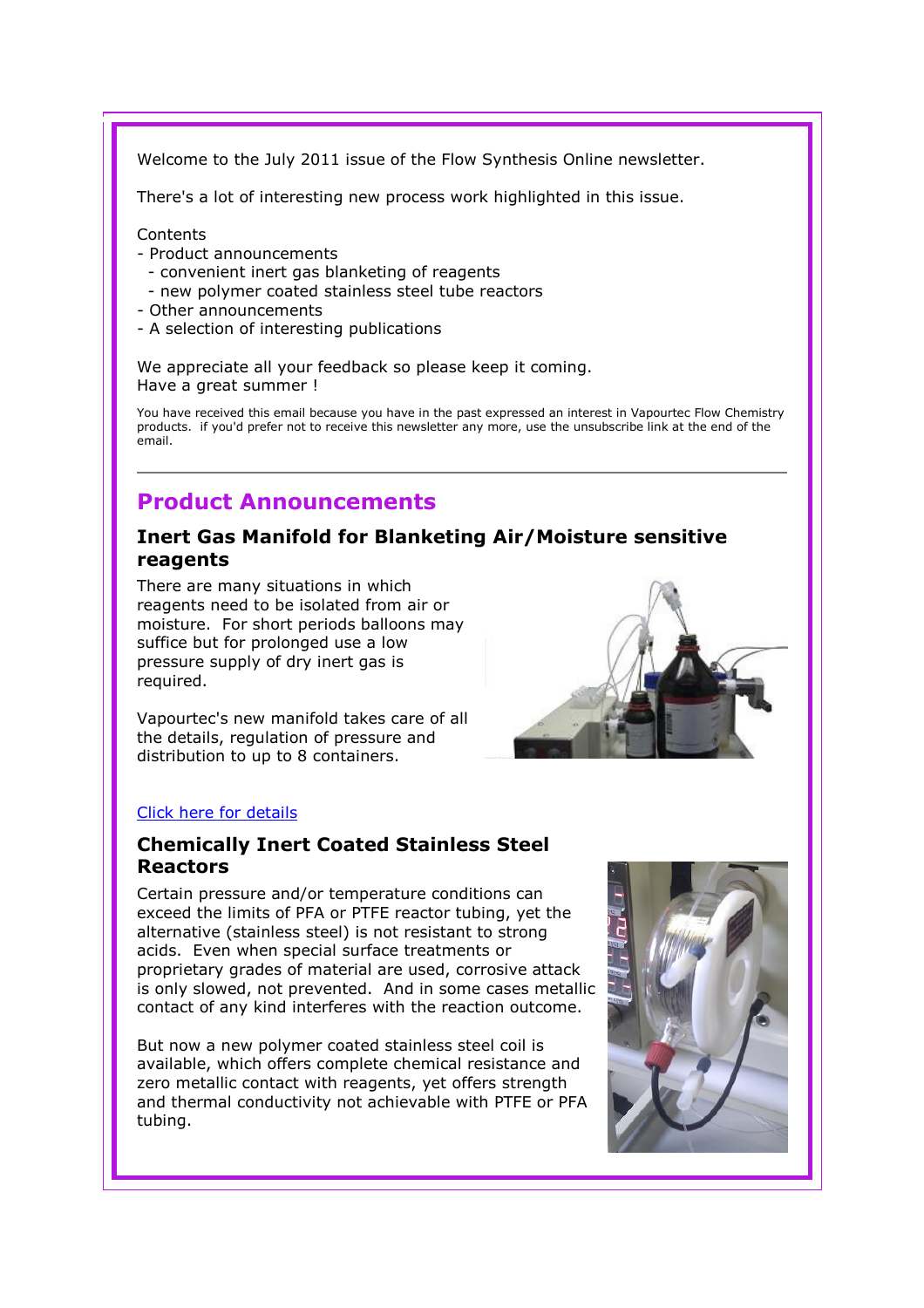#### Click here for more details

## Announcements

Vapourtec are pleased to announce the appointment of AST Science Corporation as exclusive Vapourtec distributor in Taiwan.

Click here for full contact details



## Still reading someone else's copy of the newsletter ?

If you like reading the newsletter but tend to get it forwarded by a colleague, why not signup for your own copy ?

It will only take a minute, and your email address won't be used for anything else, ever. Each newsletter contains an "unsubscribe" link in case you should change your mind.

### Click here to signup for your own copy

# Publications

## Rapid Access to α-Alkoxy and α-Amino Acid Derivatives through Safe Continuous-Flow Generation of Diazoesters

Hannah E. Bartrum<sup>1</sup>, David C. Blakemore<sup>2</sup>, Christopher J. Moody<sup>1</sup>, Christopher J. Hayes<sup>1</sup>



derivatives

<sup>1</sup>School of Chemistry, Univ. of Nottingham, UK ²Pfizer Global Research and Development, Sandwich, UK.

A highly efficient continuous-flow process has been developed for the synthesis of diazoesters from arylsulfonylhydrazones by means of in-flow Bamford–Stevens reactions. Furthermore, a range of α-alkoxy and α-amino acid derivatives have been prepared in excellent yield through rhodium(II)-mediated OH and NH insertions, without the need to isolate or handle the potentially hazardous diazo species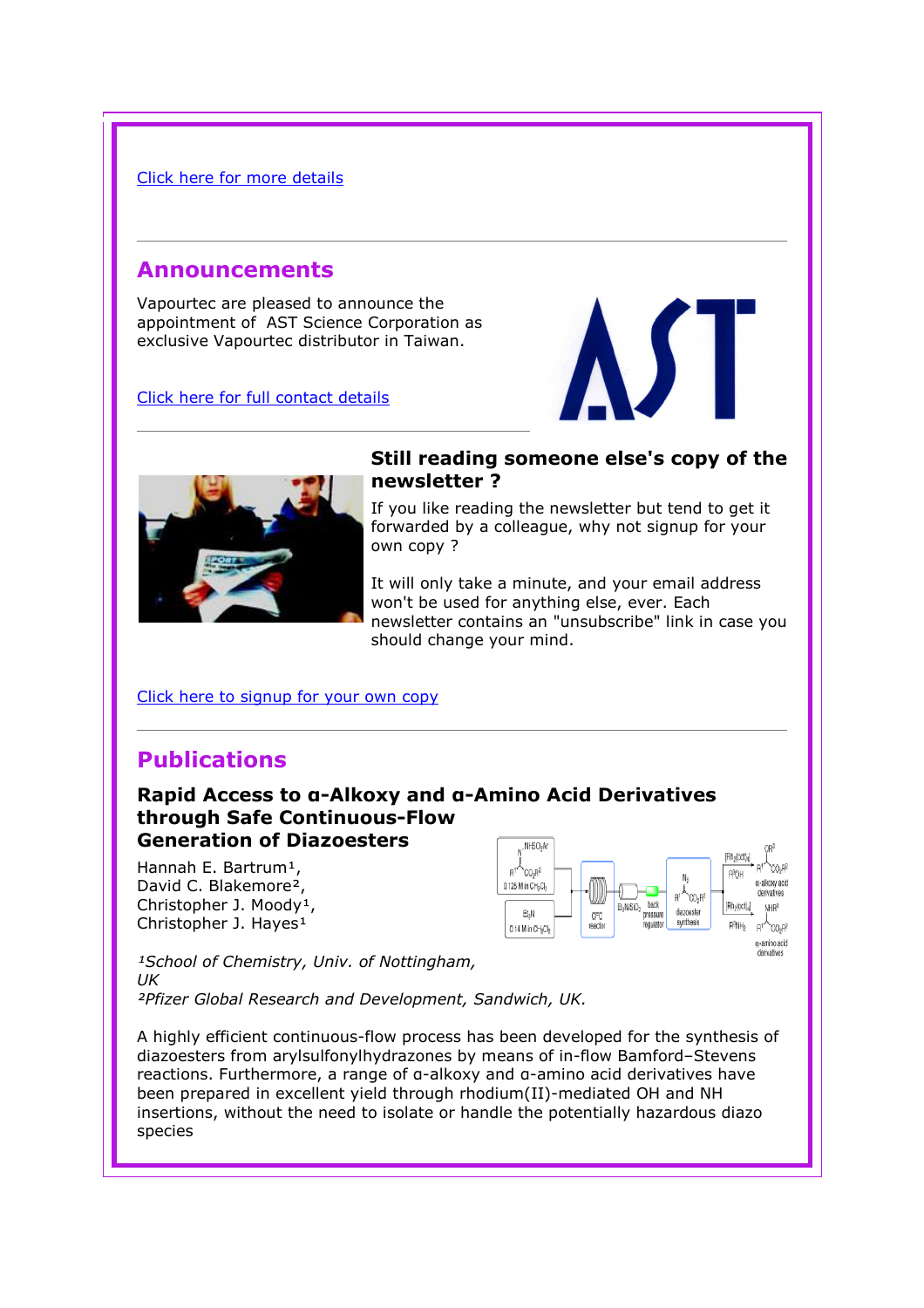

## Asymmetric Carbolithiation of Conjugated Enynes: A Flow Microreactor Enables the Use of Configurationally Unstable Intermediates Before They Epimerize

Yutaka Tomida, Aiichiro Nagaki, Jun-ichi Yoshida Dept of Synthetic Organic Chemistry, Kyoto Univerisity, Japan

It was found that a flow microreactor system enables the generation of a configurationally unstable chiral organolithium intermediate and allows for its use



in a reaction with an electrophile before it epimerizes. Based on this method, the enantioselective carbolithiation of conjugated enynes followed by the reaction with electrophiles was accomplished to obtain enantioenriched chiral allenes.

Click here to go straight to the publication

Continuous-Flow Synthesis of 3,3-Disubstituted Oxindoles by a Palladium-Catalyzed α-Arylation/Alkylation Sequence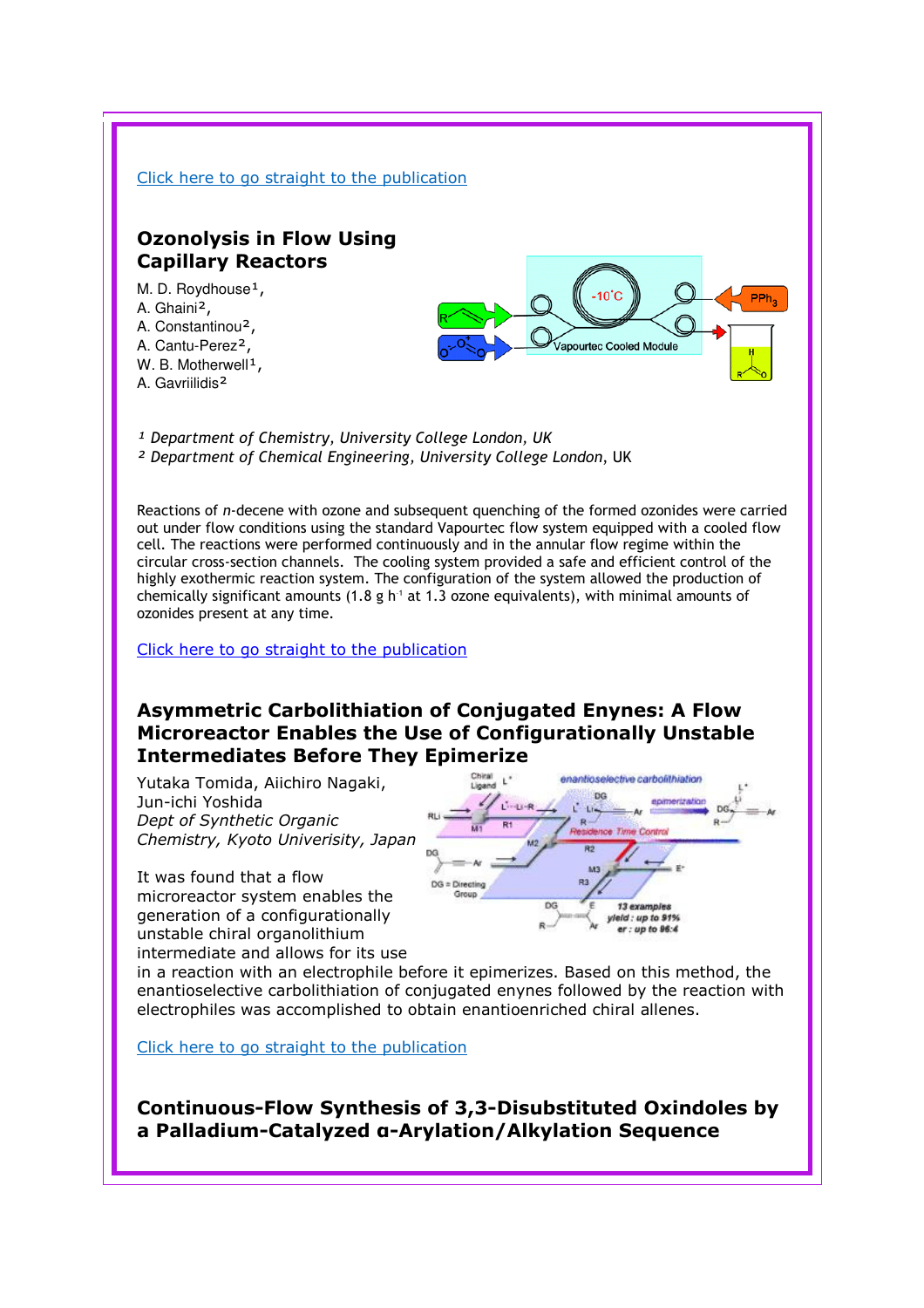Dr. Pengfei Li, Prof. Stephen L. Buchwald Dept of Chemistry, MIT, USA

Pd-catalyzed α-arylation of oxindoles in continuous flow involves a biphasic system, a precatalyst, and a packed-bed microreactor. Furthermore, this reaction was integrated into a two-step continuousflow sequence for rapid, modular, and efficient syntheses of 3,3-disubstituted oxindoles.



#### Click here to go straight to the publication

#### Multijet Oscillating Disc Millireactor: A Novel Approach for Continuous Flow Organic El. Motor with Synthesis

Lucia Liguori<sup>1</sup>, Hans-Ren Bjørsvik²

<sup>1</sup>Fluens Synthesis, Norway ²Department of Chemistry, University of Bergen, Norway



This report discloses proof of concept and experimental results

from a project involving design, development, and investigation of a novel approach for flow chemistry and the realization of equipment operating according to this new approach. This device is named multijet oscillating disk (MJOD) reactor and is dedicated to continuous flow organic synthesis in milliscale. Characteristics such as the importance of the multijet disk unit, with or without oscillating, and possible limitations, such as back-mixing, have been explored, and the flow system is benchmarked with other technologies. Several well-known reactions and syntheses usefully both in the chemical industry as well as in the research laboratory have been conducted using the new system, which have been benchmarked with batch- and microreactor protocols. In particular the Haloform reaction, the Nef reaction, nucleophilic aromatic substitution, the Paal–Knorr pyrrole synthesis, sodium borohydride reduction, O-allylation, the Suzuki crosscoupling reaction, the Hofmann rearrangement and N-acylation were performed during the study of the MJOD reactor performance. Our investigations revealed that the MJOD millireactor system can produce various organic compounds at a high rate concomitant with an excellent selectivity. A Hofmann rearrangement was conducted, a reaction that involves handling of a slurry of the substrate. This reaction was successfully conducted, achieving a quantitative conversion into the target molecule.

Click here to go straight to the publication

High temperature epoxidation of soybean oil in flow –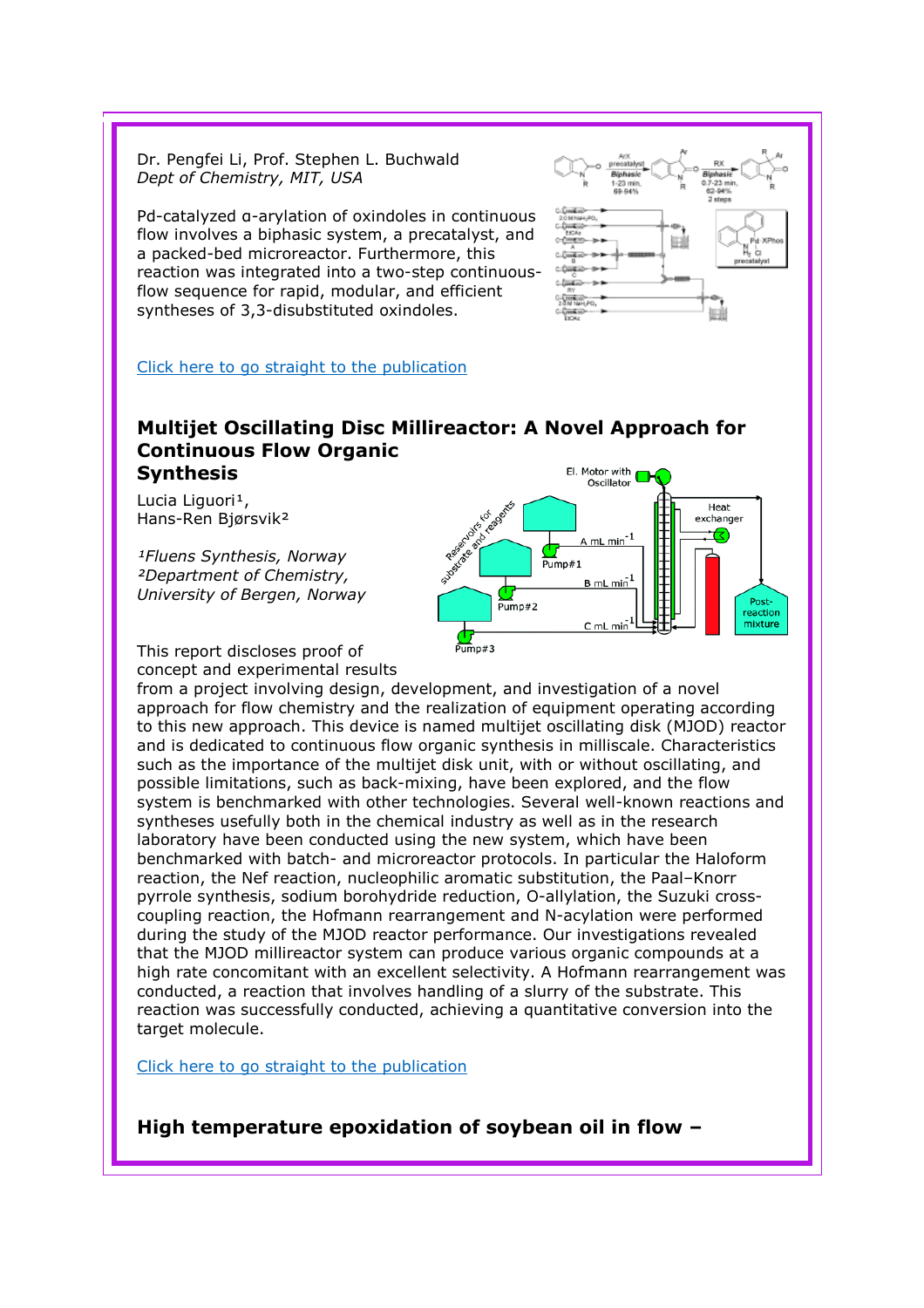## speeding up elemental reactions wanted and unwanted

Bruno Cortese M. De Croon Volker Hessel

Dept of Micro Flow Chemistry and Process Technology Technical University of Eindhoven, Netherlands



The soybean oil epoxidation reaction is investigated theoretically through kinetic modeling of temperature effects enabled through flow processing under superheated conditions. Different from previous studies on such processing, here a complex reaction network superimposed by multiphase transport is considered; with one elemental step – the hydrogen peroxide decomposition – which can defeat the much boosted product formation. For such a delicate reaction network, the accessibility of accurate and reliable kinetics is absolutely essential – especially when exploring this completely new temperature range. Initially, an overview of the actual kinetic models is given, this gives rise to implications for the study developed here considering high temperature flow processing, heat removal efficiency, hotspot formation, and the effect of different hydrogen peroxide decomposition kinetics. Subsequently an optimized process involving the use of microreactors at different temperatures is proposed for the process management of the reaction heat and to yield a commercial grade product under notably intensified conditions. The results are then benchmarked with quantitative, challenging process improvement criteria set by an industrial partner.

Click here to go straight to the publication

## Electrochemical Microreactor Design for Alkoxylation Reactions

Jiri Kristal , Roman Kodym , K Bouzek , Vladimir Jiricny , and J Hanika Instituite of Chemical Process Fundamentals of the ASCR, Prague, Czech republic

Two types of the bipolar electrochemical microreactor (BEMR) were investigated for methoxylation of 4-methylanisole: A block type BEMR with a fixed number of parallel electrodes and a filter-press type BEMR with a variable number of parallel electrodes. Based on a numerical parametric study, the current utilization factor η was presented for the two microreactors as a function of the dimensionless current I\* for different system parameters. Conversion and selectivity of the alkoxylation reaction was studied experimentally and the performance of both BEMR was compared. Even though the optimization of the reactor design is still needed particularly with respect to liquid distribution into the individual parallel microchannels, heat management and gas removal, the presented results indicated that the bipolar arrangement of electrochemical microreactors certainly offers a great potential for the intensification of alkoxylation reactions.

Click here to go straight to the publication